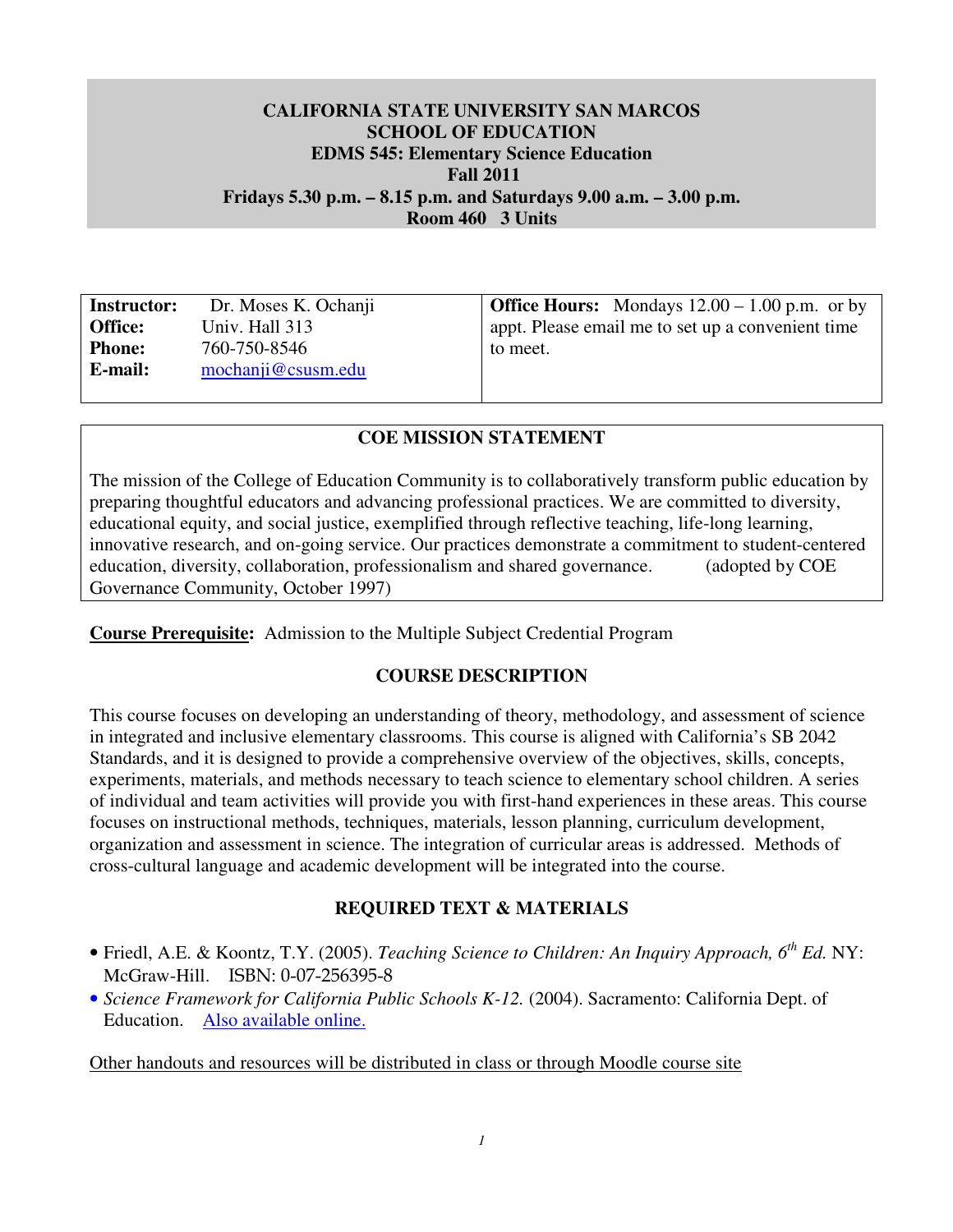## **COURSE OBJECTIVES**

By the end of this course, students should be able to:

- 1. Demonstrate proficiency with inquiry skills of observing, measuring, inferring, classifying, predicting, verifying predictions, hypothesizing, isolating variables, interpreting data, and experimenting.
- 2. ancillary materials) appropriate for elementary school children. Identify exemplary materials (curriculum kits, science programs, textbooks, equipment, technology,
- 3. Demonstrate knowledge and understanding of the California Science Framework, the California Science Content Standards, and the National Science Education Standards.
- 4. Demonstrate an understanding of the physical, earth and life science concepts included in the K-8 California Science Content Standards and how to design lessons to teach the concepts.
- $5.$  their connection/application to science content standards. Demonstrate an understanding of the Health Education Standards for California Public Schools and
- 6. Use the Learning Cycle model of instruction to teach science in a contemporary manner.
- 7. Demonstrate the use of technology in elementary science teaching and learning.
- 8. Demonstrate confidence in leading and performing investigations designed to teach science concepts, science process skills, and scientific attitudes.
- 9. Use authentic methods of assessment to evaluate learning of science concepts and processes.
- 10. Practice strategies to include all students in science (linguistically and culturally diverse, students with

disabilities and other students with special needs).

# **INFUSED COMPETENCIES**

## **Special Education**

 Consistent with the intent to offer a seamless teaching credential in the College of Education, this course will demonstrate the collaborative infusion of special education competencies that reflect inclusive educational practices.

## **Authorization to Teach English Learners**

 This credential program has been specifically designed to prepare teachers for the diversity of languages often encountered in California public school classrooms. The authorization to teach English learners is met through the infusion of content and experiences within the credential program, as well as additional coursework. Students successfully completing this program receive a credential with authorization to teach English learners.

(Approved by CCTC in SB 2042 Program Standards, August 2002)

# **Technology**

 This course infuses technology competencies to prepare candidates to use technologies, emphasizing their use in both teaching practice and student learning. Students are expected to demonstrate competency in the use of various forms of technology (i.e. word processing, electronic mail, Moodle, use of the Internet, and/or multimedia presentations). Specific requirements for course assignments with regard to technology are at the discretion of the instructor. Most assignments will be submitted in hard copy to the instructor, and some specific assignments will also be submitted electronically on Moodle. Keep a digital copy of all assignments for use in your teaching portfolio. You must use your Moodle email account for this class. The best way to contact me is by Moodle e-mail.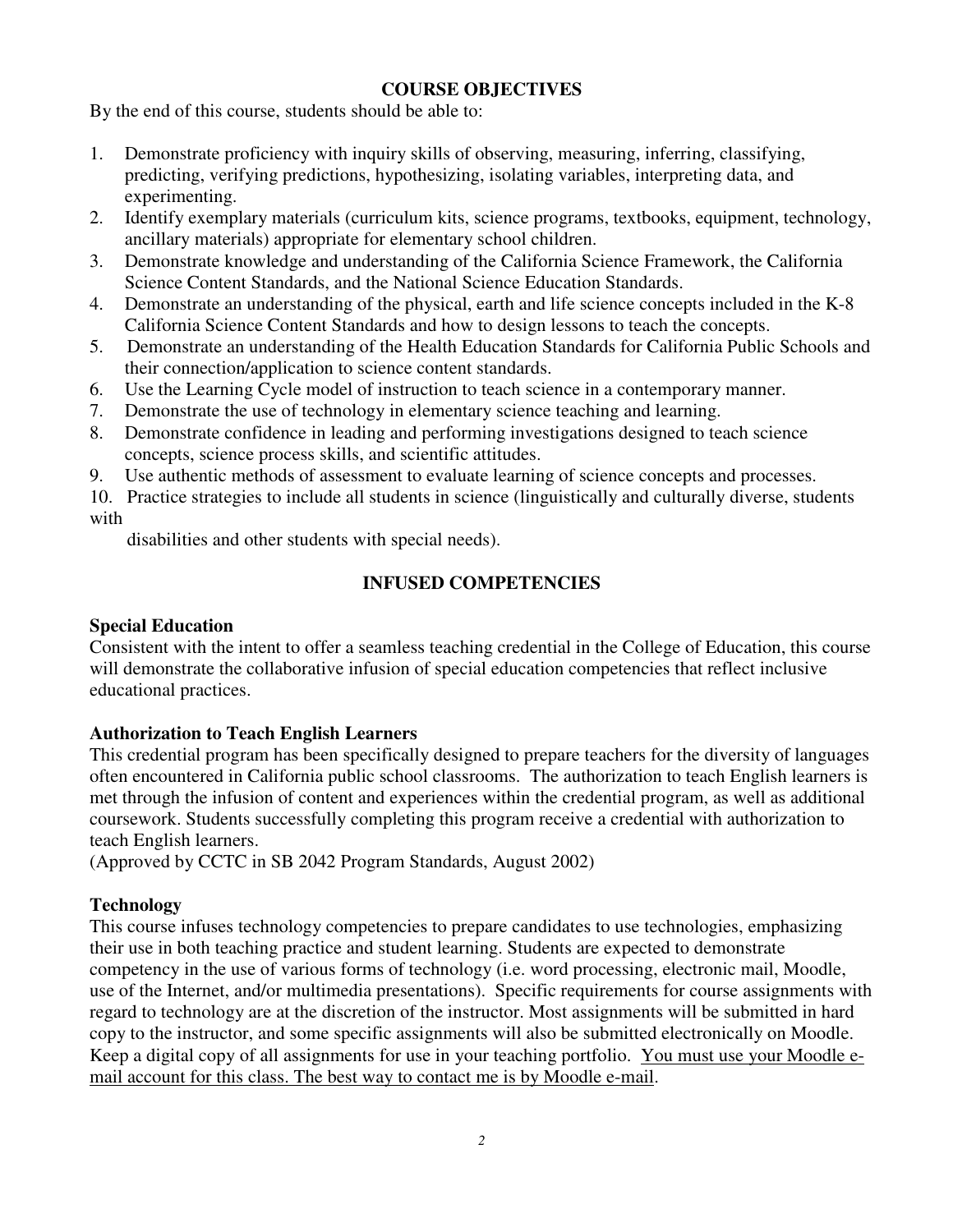## **STUDENT LEARNING OUTCOMES**

## **Teacher Performance Expectation (TPE) Competencies**

 The course objectives, assignments, and assessments have been aligned with the CTC standards for the Multiple Subject Credential. This course is designed to help teachers seeking a California teaching credential to develop the skills, knowledge, and attitudes necessary to assist schools and districts in implementing effective programs for all students. The successful candidate will be able to merge theory and practice in order to realize a comprehensive and extensive educational program for all students.

## **TPE Primary Emphases in EDMS 545**:

- TPE 1a-Subject Specific Pedagogical Skills for MS Teaching Assignments (Science)
- TPE 5-Student Engagement

## **TPE Secondary Emphases in EDMS 545**:

- TPE 4-Making Content Accessible TPE 7-Teaching English Learners
- TPE 9-Instructional Planning
- 
- and Learning • TPE 14-Educational Technology in Teaching

## **California Teacher Performance Assessment (CalTPA)**

 Beginning July 1, 2008 all California credential candidates must successfully complete a state-approved system of teacher performance assessment (TPA), to be embedded in the credential program of preparation. At CSUSM this assessment system is called the CalTPA or the TPA for short.

 To assist your successful completion of the TPA, a series of informational seminars are offered over the course of the program. TPA related questions and logistical concerns are to be addressed during the seminars. Your attendance of TPA seminars will greatly contribute to your success on the assessment.

 Additionally, SOE classes use common pedagogical language, lesson plans (lesson designs), and unit plans (unit designs) in order to support and ensure your success on the TPA and more importantly, in your credential program.

 The CalTPA Candidate Handbook, TPA seminar schedule, and other TPA support materials can be found on the SOE website provided at the website provided: http://www.csusm.edu/coe/CalTPA/CalTPA.html

## **COURSE POLICIES AND REQUIREMENTS**

#### **Attendance Policy**

 Due to the dynamic and interactive nature of courses in the College of Education, all students are expected to attend all classes and participate actively. At a minimum, students must attend more than 80% of class time, or s/he may not receive a passing grade for the course at the discretion of the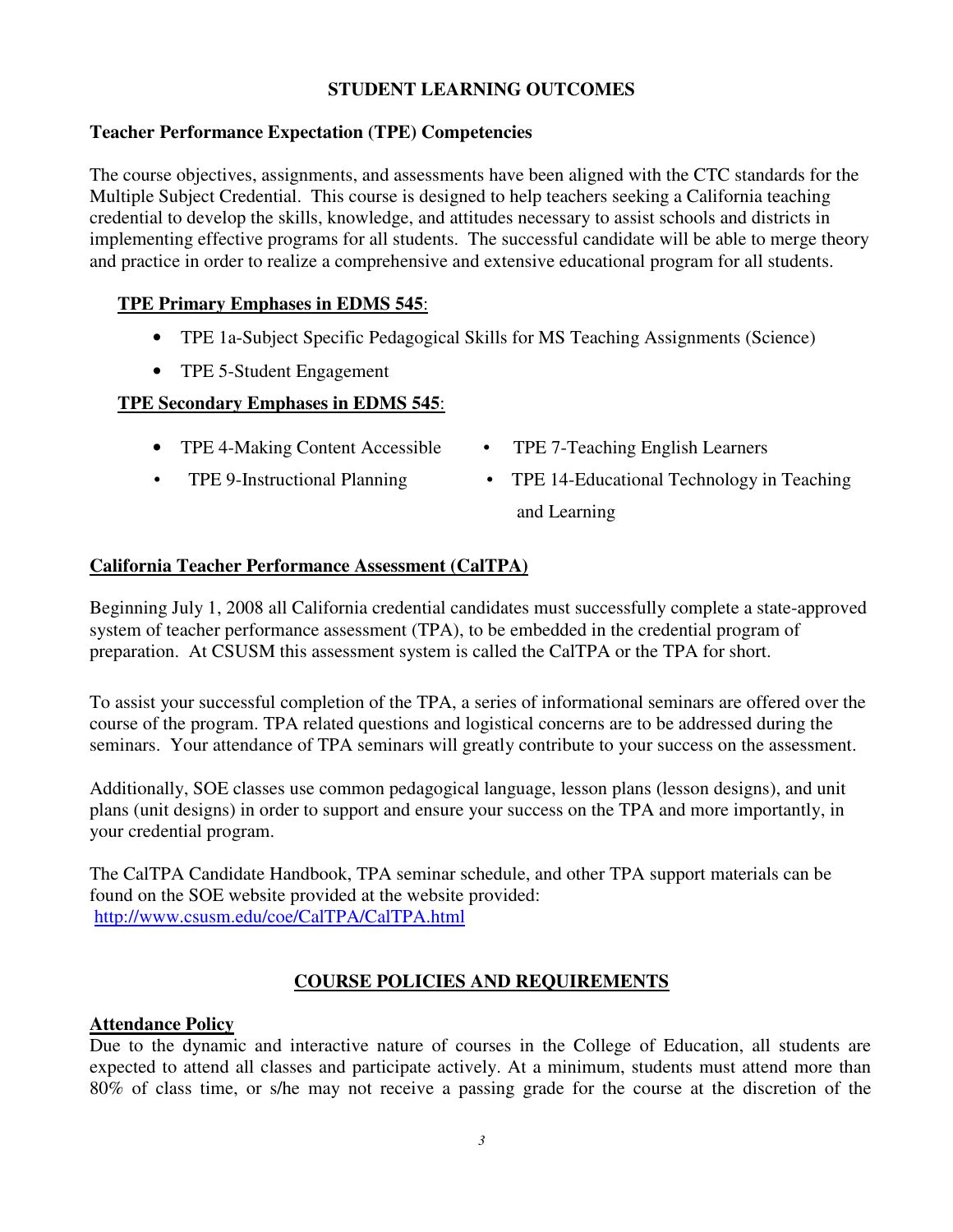instructor. Individual instructors may adopt more stringent attendance requirements. Should the student have extenuating circumstances, s/he should contact the instructor as soon as possible.

 For this class, each Friday night class session that you are absent from class drops your maximum final grade by 5% points and each Saturday class missed will drop your final grade points by 10%. Late arrivals and early departures will affect your final grade as well. For each late arrival or early departure you will lose 2% points. A make-up assignment will be available for up to two classes (10% points). This means that if you are absent twice and complete a makeup assignment and earn full credit points on this assignment, you may not be penalized on attendance. The makeup assignment applies to **ALL** absences excused or otherwise. Absences do not change assignment due dates.

## **Writing Requirement**

 In keeping with the All-University Writing Requirement, all courses must have a writing component of at least 2,500 words (approximately 10 pages), which can be administered in a variety of ways.

## **Computer Use During Class Sessions**

 You are welcome to use a laptop computer in class when working on class assignments, for example. However, you will need to save checking email or other personal computer use for time outside of class. Most students find it disruptive when they are focusing on class activities or listening to presentations and can hear keyboarding in the classroom. Please be considerate of your instructor and peers in this regard. It is greatly appreciated by all!

## **Cell Phones**

Please turn off your cell phone before the start of each class. In addition, there will be no texting during class. It is unprofessional for teachers to use their cell phone during meetings with peers or during professional development activities (our class is considered professional development!)

## **Person-First Language**

 Use "person-first" language in all written and oral assignments and discussions (e.g., "student with autism" rather than "autistic student"). Disabilities are not persons and they do not define persons, so do not replace person-nouns with disability-nouns. Further, emphasize the person, not the disability, by putting the person-noun first.

# **Students With Disabilities Requiring Reasonable Accommodations**

 Students are approved for services through the Disabled Student Services Office (DSS). This office is located in Craven Hall 4300, and can be contacted by phone at (760) 750-4905, or TTY (760) 750-4909. Students authorized by DSS to receive reasonable accommodations should meet with their instructor during office hours or, in order to ensure confidentiality, in a more private setting.

# **CSUSM Academic Honesty Policy**

 "Students will be expected to adhere to standards of academic honesty and integrity, as outlined in the Student Academic Honesty Policy in the CSUSM University Catalog. All written work and oral assignments must be original work. All ideas/materials that are borrowed from other sources must have appropriate references to the original sources. Any quoted material should give credit to the source and be punctuated with quotation marks.

 Students are responsible for honest completion of their work including examinations. There will be no tolerance for infractions. If you believe there has been an infraction by someone in the class, please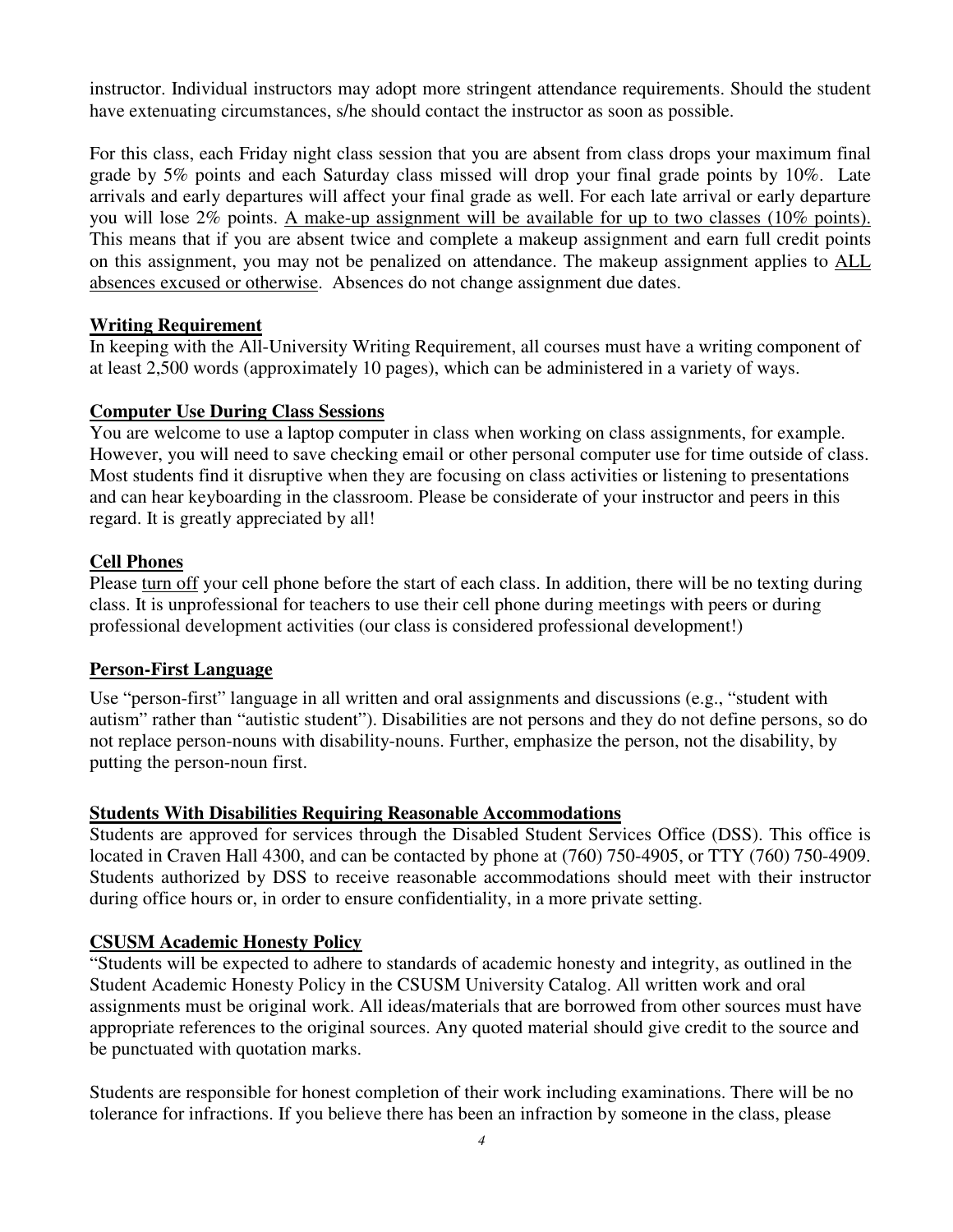bring it to the instructor's attention. The instructor reserves the right to discipline any student for academic dishonesty in accordance with the general rules and regulations of the university. Disciplinary action may include the lowering of grades and/or the assignment of a failing grade for an exam, assignment, or the class as a whole." In addition, all incidents of academic dishonesty will be reported to the Dean of Students.

### **Plagiarism**

 It is expected that each student will do his/her own work, and contribute equally to group projects and processes. Plagiarism or cheating is unacceptable under any circumstances. If you are in doubt about whether your work is paraphrased or plagiarized, see the Plagiarism Prevention for Students website http://library.csusm.edu/plagiarism/index.html. If there are questions about academic honesty, please consult the University catalog.

## **COURSE TOPICS OUTLINE**

- The Nature of Science
- $\mathcal F$  The Learning Cycle Model of Teaching
- c Learning Cycle Science Lesson Demonstrations
- $\textcircled{F}$  Writing Objectives for Student Learning
- $\in$  Developing Essential Questions
- $\in$  Writing Science Concept Definitions
- $\textdegree$  CA Science Content and Health Science Standards Grades K-8
- c California Science Framework
- c SDAIE Strategies in Science: Teaching Science to English Learners
- $\subseteq$  Infusing Writing Activities in Science Lessons
- $\degree$  Science Curriculum Kits and State Approved Texts
- $\in$  Science Process Skills and Scientific Attitudes
- $\in$  Current Issues in Science Education
- $\in$  Infusing Technology into Science Teaching
- $\in$  Authentic Assessments in Science
- <sup>S</sup> Science Projects, Student Research, Science Fairs
- $\in$  Safety in the Science Class
- $\epsilon$  Inclusion and Teaching Science to Students with Special Needs
- <sup>c</sup> Concept Mapping
- $\epsilon$  Benchmarks and the National Science Education Standards

#### **COURSE ASSIGNMENTS AND LEARNING OUTCOMES**

- 1. Class Participation (Individually Assigned) 5%
- 2. Reading Accountability Journal Entries (CONCEPT MAPS) (Individually Assigned) 20%
- 3. California Science and Health Standards Tasks and Presentation Indiv. & Grp 20%
- 4. Hands-on Science Lesson Plan (In Groups, sizes TBD) 10%
- 5. Hands-on Science Lesson Presentation (In groups with individual points) 20 points
- 6. Hands-on Science Lesson Reflection (Individually Assigned)– 5%
- 7. Technology & Web Resources for Science Teaching and Learning (Individually Assigned) 20%
- 8. Make Up Assignment Up to 10% points for missed classes (Optional & Individually)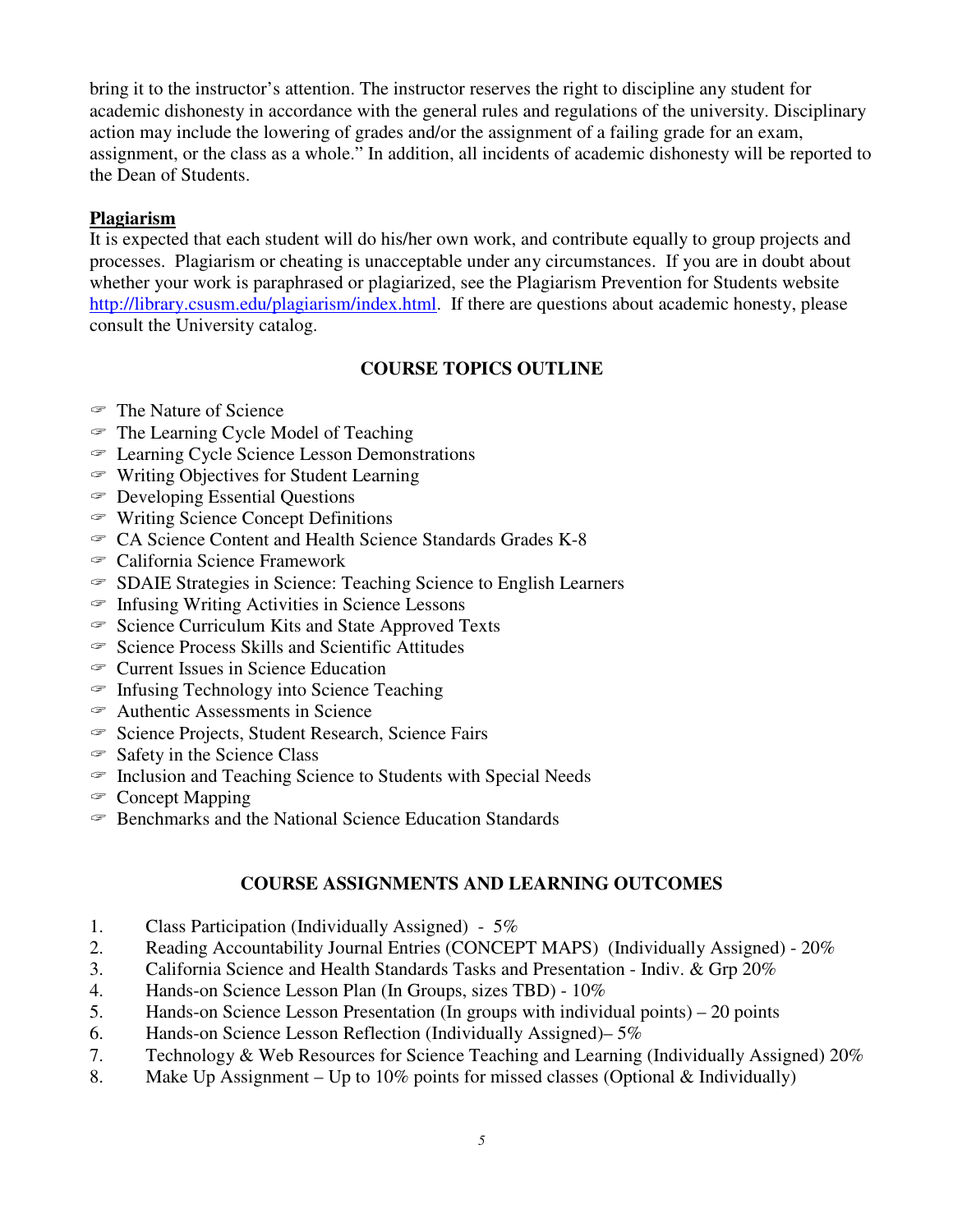Each student is responsible for ensuring that assignments are submitted correctly and on time. Late assignments will be penalized by a 10% point reduction each day they are late. Online assignments not correctly posted do not count as submitted and will be subjected to the late assignment policy. Keep digital copies of all assignments for your Credential Program TPE Portfolio where necessary.

## **STANDARDS FOR PERFORMANCE - CRITERIA FOR GRADING ASSIGNMENTS**

- A. 90-100%: Outstanding work on assignment, excellent syntheses of information and experiences, great insight and application, and excellent writing.
- B. 80-89%: Completion of assignment in good form with good syntheses and application of information and experiences; writing is good.
- C. 70-79%: Completion of assignment, adequate effort, adequate synthesis of information, and application of information and experiences, writing is adequate.
- D. 60-69%: Incomplete assignment, inadequate effort and synthesis of information, writing is less than adequate.

The above criteria will be applied in conjunction with specific assignment rubrics

Grades will be determined by points earned:

 $A = 93-100$  $A = 90-92$   $C = 73-76$  $B+ = 87-89$  C- = 70-72  $B = 83 - 86$   $D = 60 - 69$  $B - 80 - 82$   $F = 0 - 59$  $C+= 77-79$ 

### **ASSIGNMENT DESCRIPTIONS**

## **1. Active Participation and Collaboration: 5%**

 Teacher education is a professional preparation program and students will be expected to adhere to standards of dependability, professionalism, and academic honesty.

 Grading will include a component of "professional demeanor." Students will conduct themselves in ways that are generally expected of those who are entering the education profession, including the following:

- On-time arrival to all class sessions and attendance for the entire class period
- Advance preparation of readings and timely submission of assignments
- A positive attitude at all times
- Active participation in all class discussions and activities
- Respectful interactions with the instructor and other students in all settings
- Carefully considered, culturally aware approaches to solution-finding

 **Class Discussions and Participation:** Students will engage in active learning each class session, and will be expected to actively participate. You may lose points for lack of participation based on the following criteria:

 • Do you participate in class discussions productively, sharing your knowledge and understandings?

- Do you interact productively with your peers, taking on a variety of roles (leader, follower, etc.)?
- Do you contribute appropriately to group work—do you "do your share"?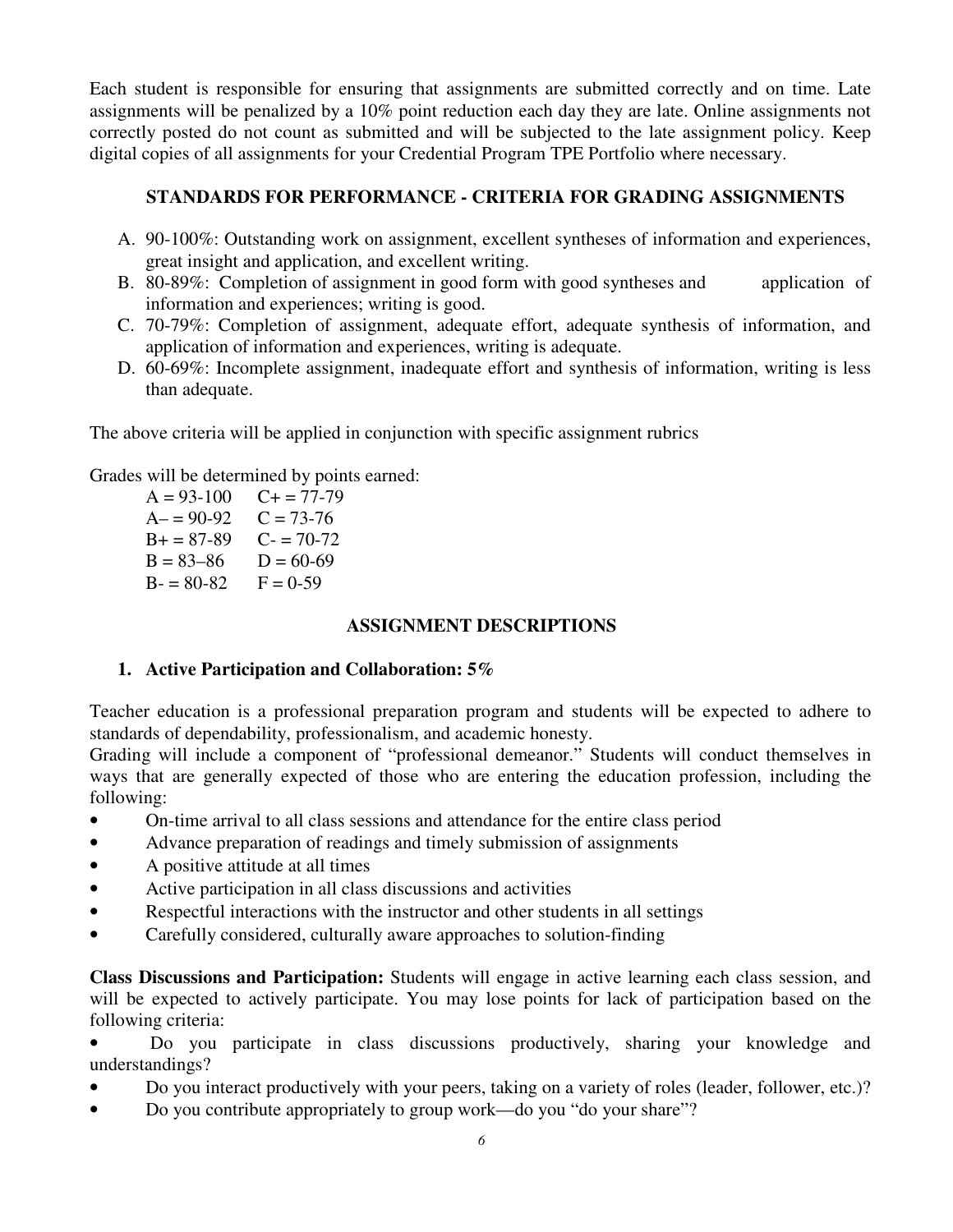- Are you able to accept others' opinions?
- Are you supportive of others' ideas?
- Do you support your peers during their presentations?

 • Can you monitor and adjust your participation to allow for others' ideas as well as your own to be heard?

#### **2. Concept Maps – 20% points - See class schedule for due dates**

 Assigned readings from the course text provide an important foundation for your increasing understanding of science content and how to effectively teach science. Three or four chapters from the course text *Teaching Science to Science: An Inquiry Approach*, will be designated for reading on specific class meeting (see class schedule for chapter assignment). To demonstrate your comprehension of the readings, and assist you with meaningful class participation, you are asked to respond to specific the science content-related reading assignments by completing a reading accountability journal entry in the form of a Concept Map. The concept map will be due at the beginning of class time on the dates corresponding to the date the readings are assigned. You will only receive credit points if the concept map is completed by the start of class on date indicated in the schedule.

You will choose one of these chapters and read it to develop an in-depth understanding of its contents. For the chosen chapter, you will prepare a concept map (that has 15-25 concepts with linking words), using correct **concept mapping procedures**. The concept maps should be generated using a concept mapping software of your choice. Some recommended software include; Inspiration (Available on all public university student computers and at **www.inspiration.com**). Other free concept mapping software is available through common internet search tools. You must print and bring a copy of your concept map to class. Put your name, chapter and date when the reading was assigned at the top of each page. You will be asked to share your concept maps with your peers at the beginning of each class session. You should be prepared to share in depth the breadth of your concepts presented in the chapter you read. Individuals will be called on randomly to share their concept maps in class. You will automatically lose half the points on the day's concept map if you are unable to share the concepts with the class.

Each concept map has a possible total of 4 points based on the following criteria:

- a) Map shows clear hierarchy or relationship
- b) The Map includes at least 15 concepts
- c) Maps cover the depth of the science content in the assigned chapter
- d) Maps use 1-2 words or nouns for Concepts (not sentences)
- e) Maps use verbs or prepositions for linking words between concepts

#### **3. California Science Framework and Health Science Content Standards Activity - 20%**

 Purpose of the assignment: To read a portion of the California Science Framework and the Standards for an assigned grade level. You will write your individual response to the readings. Then you will work with your partner to prepare and do a presentation to the class. It is essential for you to do the reading and the write-ups BEFORE you meet with your partner.

#### **Task I: Framework Summary Response: (Individual) – 5 pts**

 • Read the first part of the California Science Framework, up to page 32. This includes Board Policy, the Introduction and Chapters One and Two.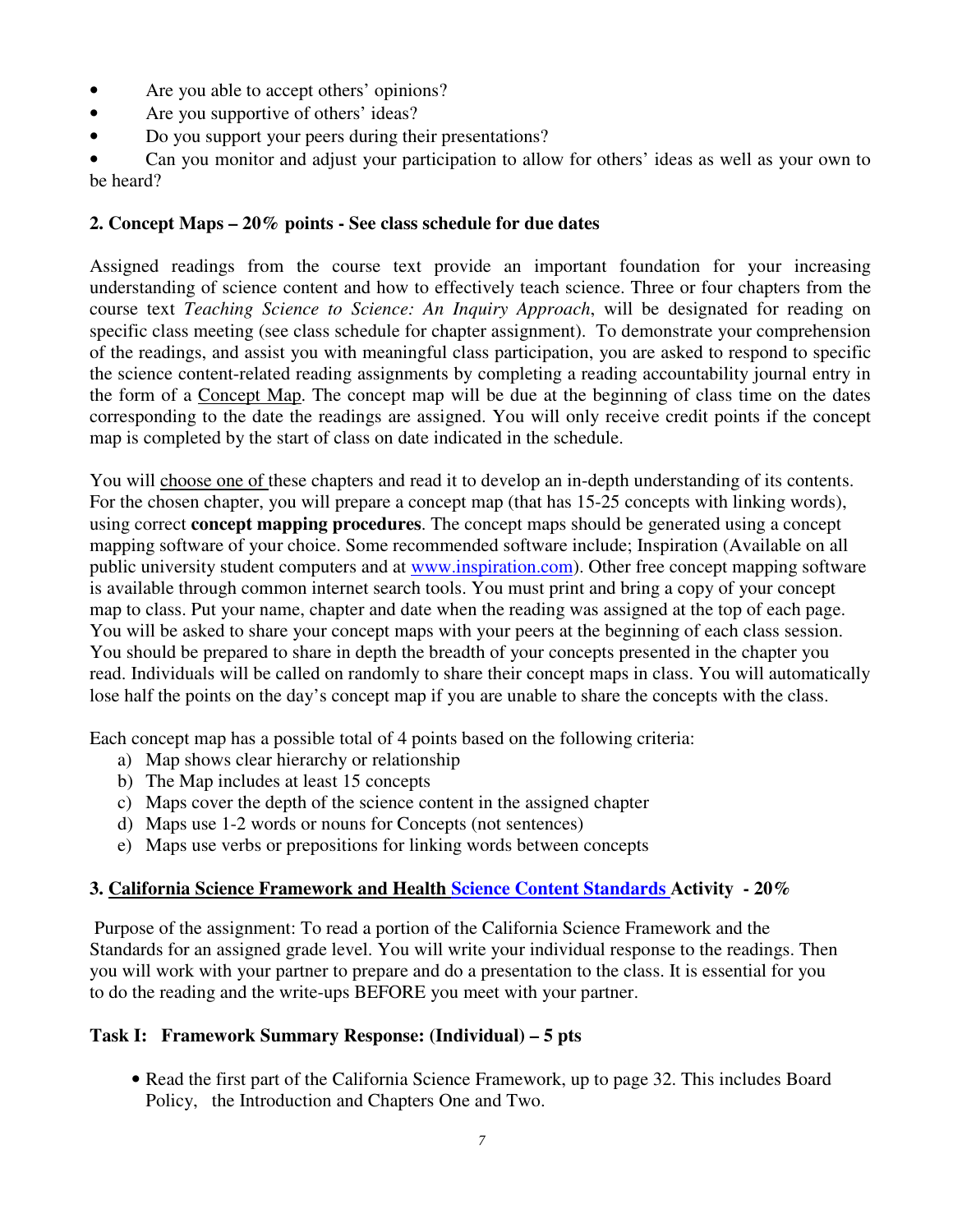- Think about the reading holistically.
- • Type a response to the reading (about one page long), in your own words, that answers these questions: What were the most important ideas addressed in the reading? How does science teaching differ from instruction in other subjects? What are the most important elements of a strong science instructional program?

 Come to the next class session (#2) prepared to discuss the questions and turn in your answers. At least one full page of text is required. Turn in a hard copy of Task I in class on the second class session and post on the Cougar Courses class page under the appropriate link.

### **Task II A: Grade level Science Content Standards Response: (Individual) – 8 pts**

 Using the standards for your assigned grade level, pick a line item from physical science, life science, and Earth science. For each one, come up with a brief description of an activity that children in that grade can do that **also** addresses one of the Investigation and Experimentation standards for the grade.

 You should end up with three sections for science, each of which includes a content line (physical, life, or earth science), an Investigation and Experimentation line, and a 2-5 sentence description of an activity that combines the two. See example on page 8.

### **Task II B: Grade level Health Education Content Standards Response (Individual) – 2 pts**

The Health Education Content Standards for California Public Schools are categorized into 8 Health Content Standards: Essential Health Concepts; Analyzing Health Influences; Assessing Valid Health Info; Interpersonal Communication; Decision Making; Goal Setting; Practicing Health Enhancing Behaviors; and Health Promotion. These 8 content standards are included in 6 Health Content Areas: Nutrition and Physical Activity; Growth, Development & Sexual Health; Injury Prevention and Safety; Alcohol, Tobacco, and Other Drugs; Mental, Emotional, and Social Health; and Personal and Community Health.

For the same grade level assigned to you for Task II A, you will select one Health Content Standard under one of the Health Content Areas and write an activity that students in that grade level can do.

 You should end up with one section for Health Education, which includes one Health Content area, one Health Content Standard, and a 2-3 sentence description of an activity that reflects both.

### **Hard Copy due date: Class session 2. Upload your Task II A AND Task II B (One document) to Moodle session 2.**

The complete write up for Tasks II A and II B should be no more than two pages. See page 9.

#### **Task III: Team preparation and presentation – (in class with your team)** – **5 pts**

 Get together with your team. Look at the activities that were collectively written up for Task II A. Choose one activity. Then...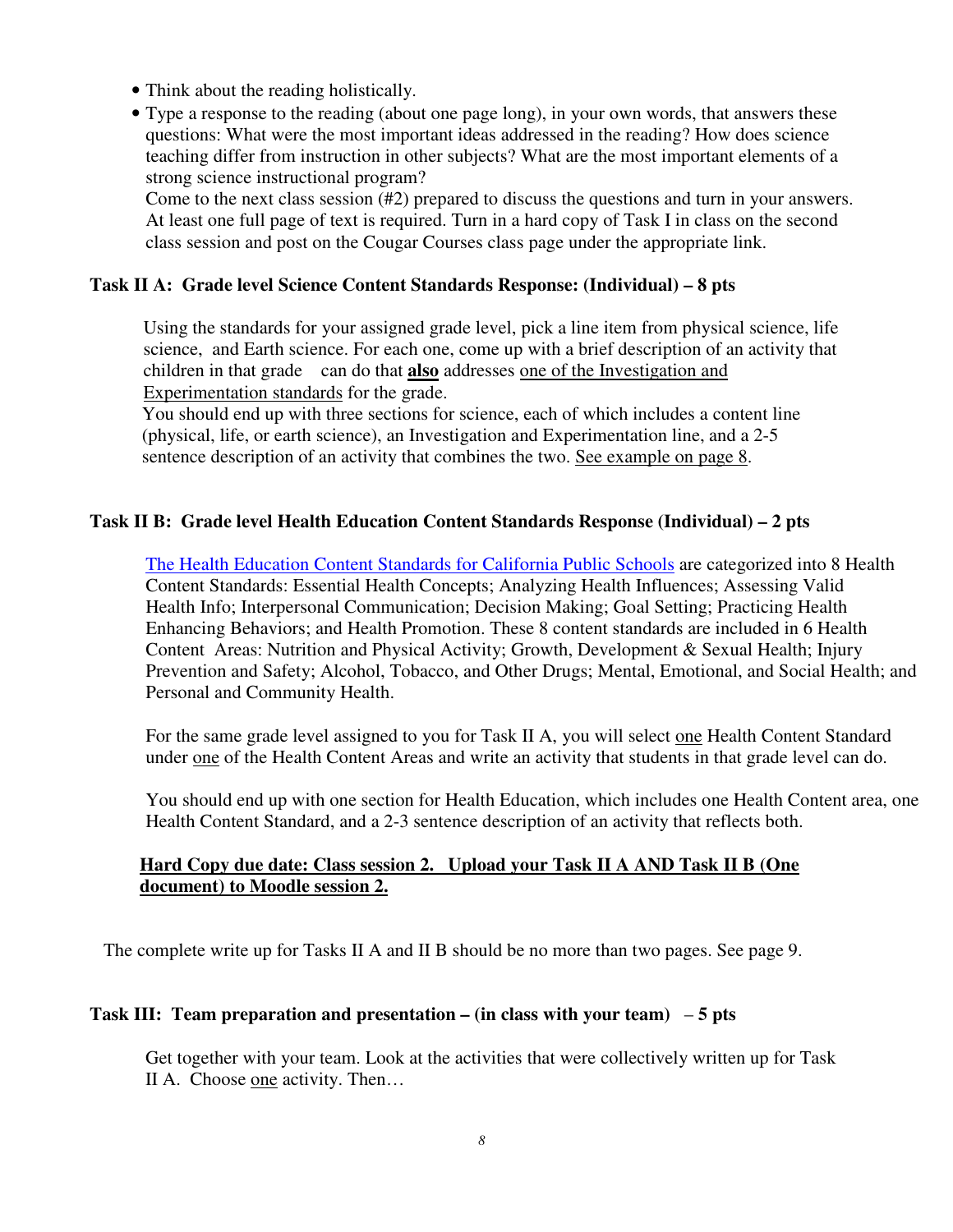- $\triangleright$  As a team, word process a lesson sketch/description for the activity (with a lesson title, science content and Investigation and Experimentation standards, learning objectives, an assessment plan, and a brief but detailed description of the activity). Make sure you quote the standards on which your lesson plan is based. Add group lesson sketch to group PPT below.
- $\triangleright$  As a team, come up with a brief overview of the Science Standards for your grade. Don't try to give us every single line of the standard. Summarize it in such a way that we see generally what students are supposed to learn in Physical, Earth, and Life Science and in Investigation and Experimentation in that grade—the Big ideas. On a PPT, list the competencies indicated in the Science Standards for your grade. Upload your group PPT to Moodle session 2.
- $\triangleright$  In 10 minutes or less, present your lesson plan sketch and science standards overview to the class. Be prepared to explain why your lesson activity represents really good science for kids.
- $\triangleright$  Each team member should also add to the group PPT his/her Health Content Standard/Health Content Area idea (i.e., Task II B)

 Your grade for this assignment will be based on the content and quality of your presentation, and the level of collaboration with your team.

Hard Copy of Lesson Sketch due date: Class session 2: Upload the group lesson sketch done for Task III and the group PPT to Moodle session 2.

## **Sample Response to Assignment Tasks II A and II B**.

Grade Four

Physical Science

 1b. Students know how to build a simple compass and use it to detect magnetic effects, including the Earth's magnetic field

 Investigation and Experimentation 6f. Follow a set of written instructions for a scientific investigation.

Activity

 Following directions from the Internet, the students will work in partner pairs to build compasses, using paper cups, thread, a needle and a magnet. They will observe and record the action of the compass indoors and outdoors, and in proximity to various objects.

Life Science

 2c. Students know decomposers; including many fungi, insects, and microorganisms, recycle matter from dead plants and animals.

Investigation and Experimentation

6c. Formulate and justify predictions based on cause-and-effect relationships.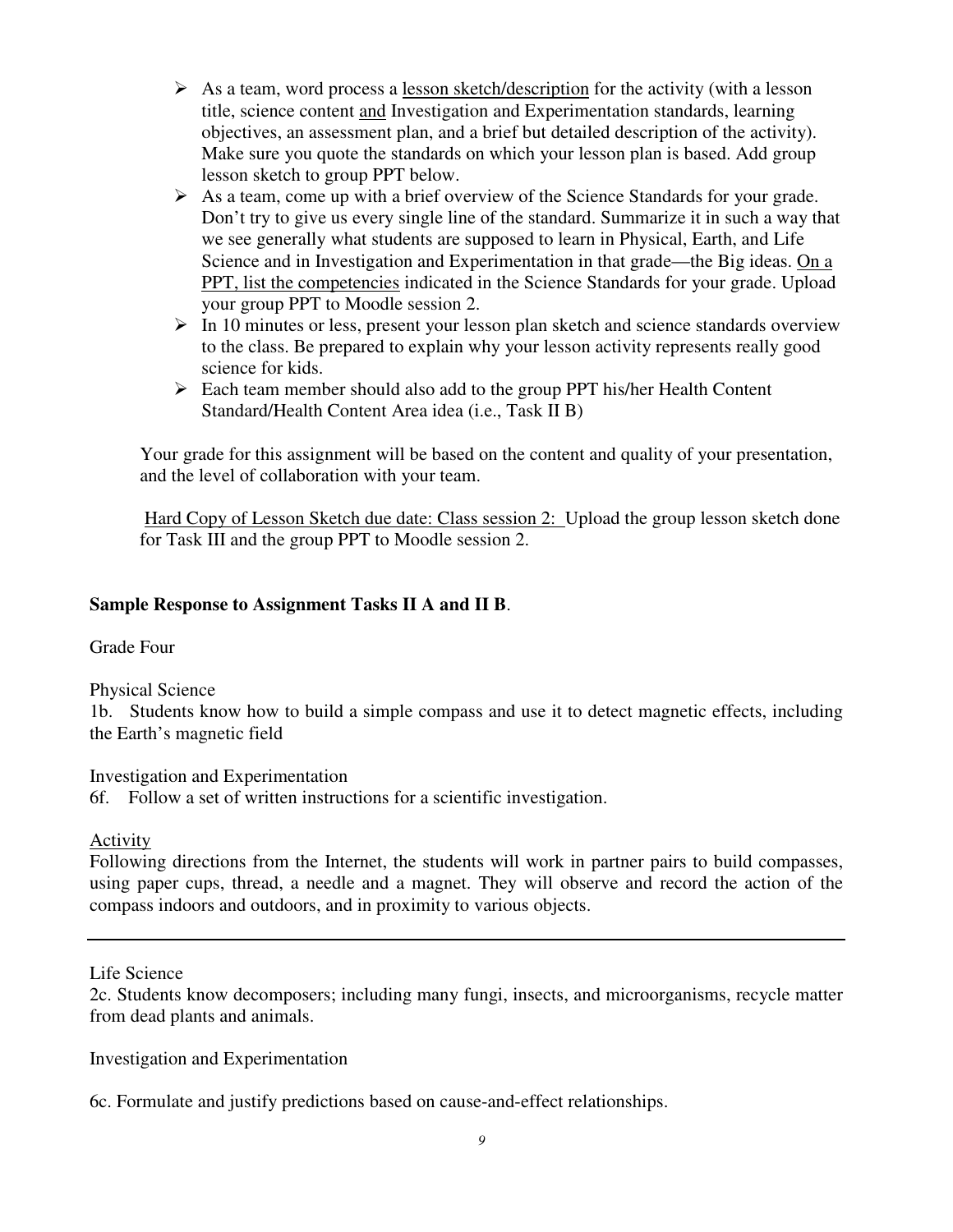### Activity

 The students will predict the growth of mold on bread that has no preservatives. They will observe and record the progress of the mold in various circumstances (if the bread is left in the open air, if the bread is in a closed sandwich bag, etc.)

### Earth Science

 5c. Students know moving water erodes landforms, reshaping the land by taking it away from some places and depositing it as pebbles, sand, silt, and mud in other places (weathering, transport, and deposition).

 Investigation and Experimentation 6b. Measure and estimate the weight, length, or volume of objects.

Activity

 In groups of four, students will create landforms (using common dirt) on cookie sheets. They will add measured amounts of water to their landforms, and will collect and measure the dirt that runs off.

 Health Content Area: Nutrition and Physical Activity Health Content Standard 1.8.N - Identify ways to increase and monitor physical activity*.* 

Activity

 In pairs, students will take turns in a jump rope activity. Starting with 5 jumps and increasing the jumps by 5, they will observe and record the maximum number of jumps that their partner can comfortably complete.

# **4. Hands-on Science Lesson Plan –***10% -* **See class schedule for due dates**

 The spirit of the assignment is to develop and teach a particular kind of a science inquiry lesson that teaches both science process skills and science content using the learning cycle instructional model.

 You will work in groups of three to create and lead a science lesson based on the Learning Cycle Model of Instruction. You will prepare and teach this lesson to your classmates. Use activities from the textbook, Internet sites or other science resources. The team should teach the lesson as you would to elementary or middle school students.

 The lessons should include hands-on activities that emphasize specific science process skills and specific science concepts. The Exploration and Application phases of the Learning Cycle require different hands-on science activities and manipulatives. Hands-on activities are NOT reading or completing worksheets (though they may require students to read something or complete lab observation sheets).

 Your lesson plan should also identify and explain Strategies for English language learners and adaptations for students with special needs and adaptations for GATE students.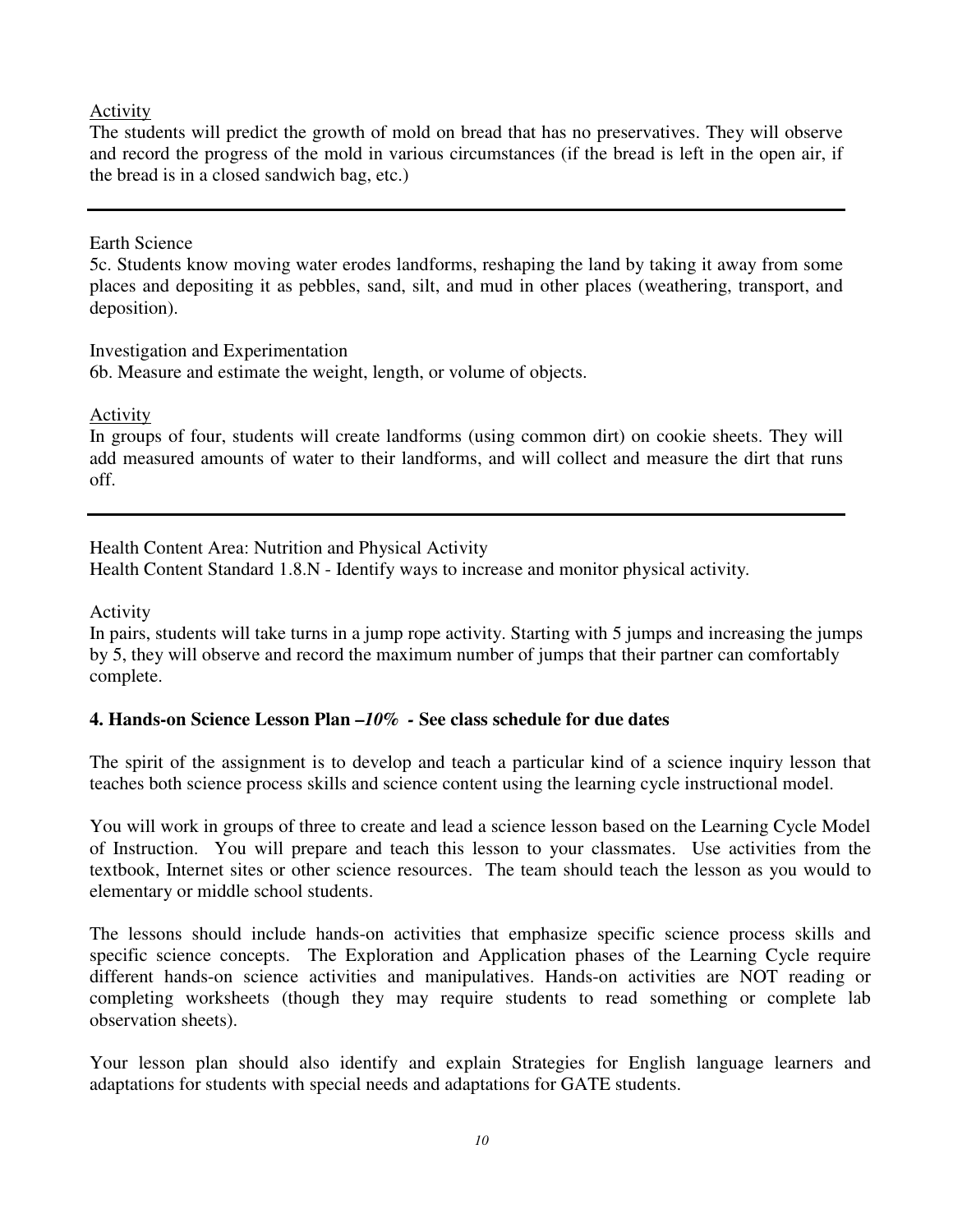#### **Lesson Plan Elements**

 **Lesson Title**: *What is the title of your lesson?* 

**Grade Level**: *What is the grade level of your lesson?* 

**Content Area**: *Example: Life Science, Physical Science or Earth Science* 

**Subject Matter**: *Example: Heat Transfer, Plant Reproduction, The Digestive System, etc* 

 **Time period for the learning experience**: *How long will the lesson be?* 

 **California Science Content Standards**: *Include at least 1 science area (life science, physical science, or earth science) standard AND 1 Investigation/Experimentation standard.* 

Lesson objective(s) based on the content standards: What do you want students to be able to do? Write in complete sentences. Use an action verb and explain how students will demonstrate their new knowledge and understanding. Example: "The student will demonstrate understanding of \_\_\_\_\_\_\_\_\_\_\_." Or, "The student will be able to \_\_\_\_\_\_\_\_\_\_\_"

**Science Concept(s):** What Big Idea(s) are you trying to teach? Do NOT say "The students will \_\_\_\_. (That is an objective, not a concept.)  *Example: Electricity is a form of energy generated by the flow of electrons through a conducting substance.* 

**Essential Questions**: List at least two essential questions specific to the concept that you want Ideas (tied to the learning objectives) of your lesson to focus student learning and should be high order questions (see **Bloom's Taxonomy**). students to be able answer during the lesson. What is it that students should be able to answer by having successfully participated in your lesson? These are based on the BIG

> Examples: How does sound travel? (Also: Explain how sound travels.)  *How is frequency related to the volume of a sound? How can you prove that air is a real substance that occupies space?*

 **Class Description -** For the purpose of this assignment, the class description must include English Language Learners, Special Education Students and GATE students

> *Type of class (self contained, subject specific), time of year, general background of students learning in relationship to new learning (challenges and prior learning)*

*English Learners: Special education: GATE Students/Advanced Learners/Accelerated Learners: Remaining students:*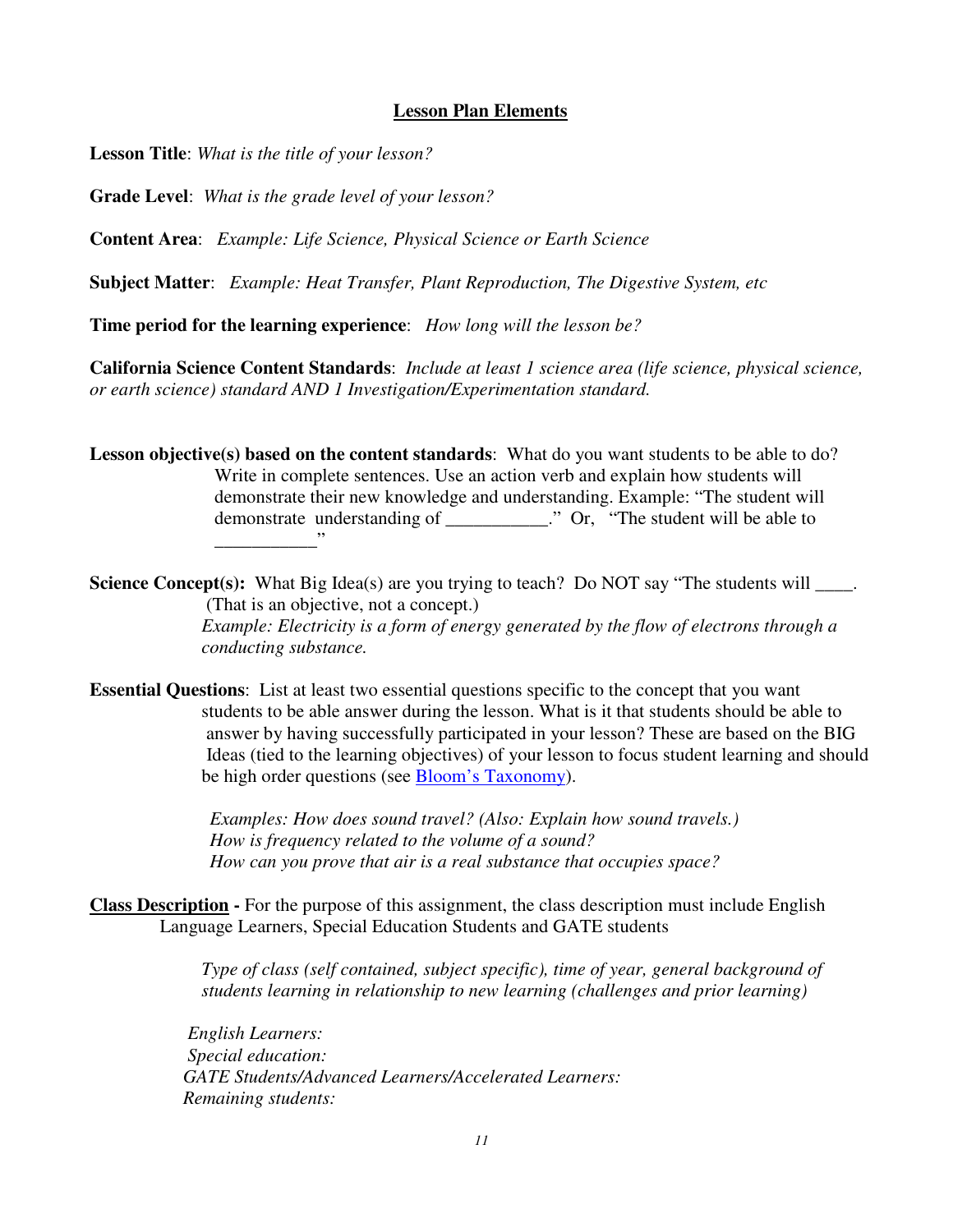## **Developmental needs of the students at this age**

 *Learning needs and developmental, age-appropriate skills needed by your students based on grade level.* 

 **Student Groupings**: *How will you group students for instruction?* 

 **Materials/Resources/Technology:** *What does the teacher need? What do the students need?* 

### **Assessment Plan**

 **Note:** Goals/objectives that will be assessed are based on the content standards and are tied to the Big Ideas (concepts) in your lesson.

*Types of assessment: Prior knowledge (pre assessment), Formative (progress monitoring), Summative (final product)* 

*Description and Purpose of each Assessment Category* 

*Feedback strategies: How students will be informed of specific successes and challenges?* 

*. Description and Purpose of Differentiated/Adapted Assessment Methods for ALL the following:* 

- *English Learners*
- • *Learners with Special Needs* 
	- *Learning Disability*
	- *Physical Disability*
- *GATE Students/Advanced Learners/Accelerated Learners*

*How assessment results will be used to inform instruction:* 

#### **Criteria for Assessment**

What criteria will you use to grade the assessment? How will you know if a student has successfully  *completed the assessment and accomplished the learning goals? What will they do to show you they have succeeded?* **NOTE:** Criteria are based on the science content standards and the learning goals/objectives in your lesson plan.

#### **Lesson Procedures/ Instructional Strategies**

Explain the procedures thoroughly for each phase of the Learning Cycle. Include what the teacher will do and what the students will do.

**Engagement:** How will you focus/motivate students during this anticipatory set?

#### **The Learning Cycle:**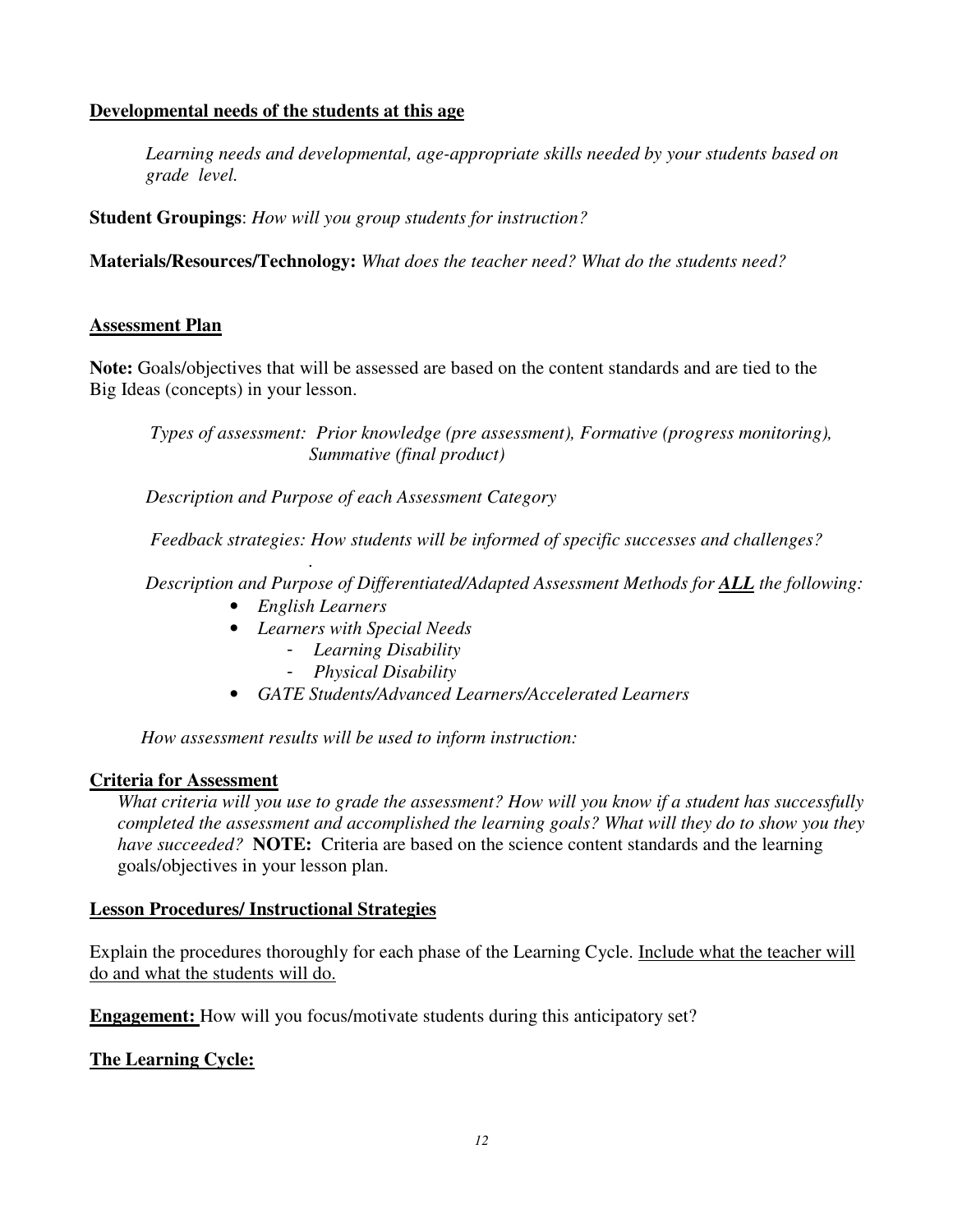- a) **Exploration:** (Begin with students making predictions; then have a hands-on SCIENCE activity.)
- b) **Concept Invention** (Make sure students share and discuss data and ideas in the first part of this stage):
	- 1. Students share their ideas, data, knowledge and questions gathered from Exploration phase.

 $2.$  explanations of science concepts. 2. Teacher introduces students to new terms, new information and provides further

c) **Concept Application** (Should be a  $2<sup>nd</sup>$  hands-on SCIENCE activity that extends students' thinking and learning from the two previous phases.

## **Differentiation and/or accommodation of instructional strategies and activities for EACH of these student populations (one student per population) described in your lesson plan:**

Instructional Adaptations and/or Accommodations (3) for ELL students:

- •
- •

Instructional Adaptations and/or Accommodations (3) for students with special needs (SPED):

- •
- $\bullet$ •

Instructional Adaptations and/or Accommodations (3) for GATE students

- •
- •
- •

## **Also include at the end of the Lesson Plan document:**

**Science Content Background:** 1-2 pgs minimum summary of the science content background that teachers need to know to effectively teach the lesson (goes beyond lesson content knowledge a teacher needs to know).

**Web Sites**: At least 3 interactive relevant (K-8) science web sites with descriptions

## **Three (3) Applications to everyday life and explanations**

 **Two (2) examples of children's literature on your science topic-** Bring books to class if possible during the day of the presentation

 **References:** Title, author, publisher, year of all resources consulted for lesson plan concepts/ideas/activities.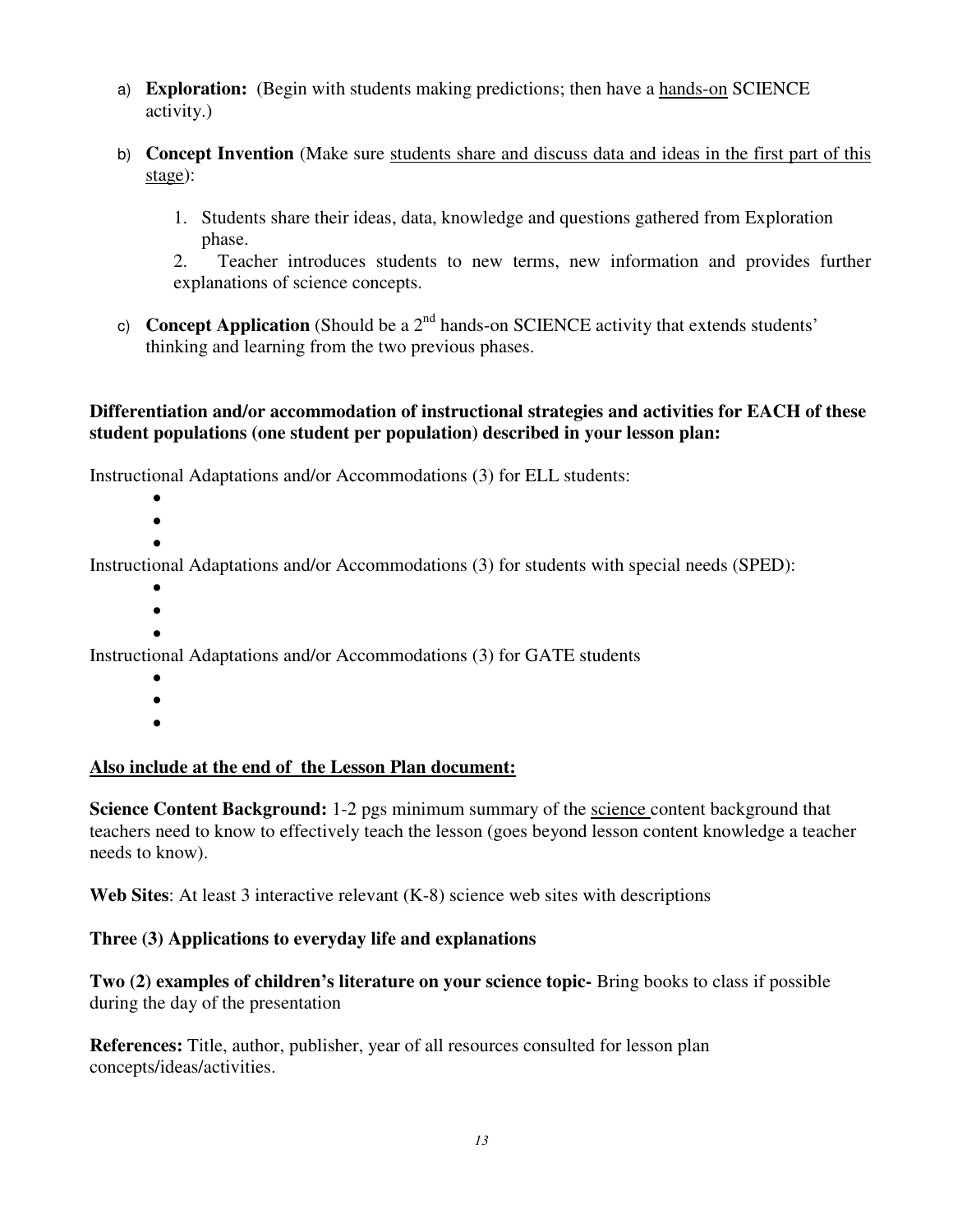## **5. Hands-on Science Lesson Presentation – 20% (See Appendix B for the assignment rubric) See class schedule for due dates**

 Each team will be allocated a maximum of 30 minutes of class time to teach their lesson. Prepare a PowerPoint Presentation to use in your lesson. The presentation should include a detailed explanation of the science content, as well as a list and definitions of science concepts important to the lesson. Include a list of websites (with short descriptions) that address the science topic and concepts through simulations, graphics and movies. You should have links to these web sites and show examples during the lesson.

 **Begin Exploration with students making predictions or answering essential questions or completing a challenge**. You should take the activities "off the paper" and require students to use the science process skills with science manipulatives. **You need to know and demonstrate the stages of the Learning Cycle, or you will not be given credit for your lesson.** Be sure you understand the concepts you are emphasizing, and that you can explain them. The lessons should be developmentally appropriate for K-8 grade students, and should follow the NSTA Safety Guidelines.

Bring one copy of your lesson plan to class for the instructor on the day of your presentation and post a copy of the lesson plan on the online forum of the Cougar Courses page for access by your classmates.

## **6. Hands-on Learning Cycle Lesson Reflection – 5% points: Due one week from the date of your presentation**

 After teaching the lesson in class, you should each complete a lesson reflection. The reflection should include strengths, weaknesses, and recommendations for improvement addressing the following questions:

- • Why were the instructional strategies and student activities appropriate for this class based on learning objectives and student development needs?
- • How did the instructional strategies and activities address the development need of these students?
- • How did the instructional strategies and student activities help the students make progress toward achieving the state adopted academic content standards for student in this content area?
- • Explain the strengths and weaknesses of your lesson and assessment in relationship to the learning goals/objectives. Describe your alternative assessment based on the potential gaps in the students learning.

 *\*No longer than 2 pages* 

## **7. Technology & Web Resources for Science Teaching and Learning – 20% - See class schedule for due dates**

 Technology provides unique resources for teaching and learning in science. In this assignment, you will apply your understanding of web-based resources to specific science lessons. This assignment is tied to your Capstone research project in ID 381. In the capstone research project, you will be conducting a scientific research on a given science topic. In this assignment, your task is to think about how you can invite K-8 students to participate in some aspects of your resource project through the use of a webquest.

### Procedures to follow:

a. Read Chapter 3 in the Friedl Text.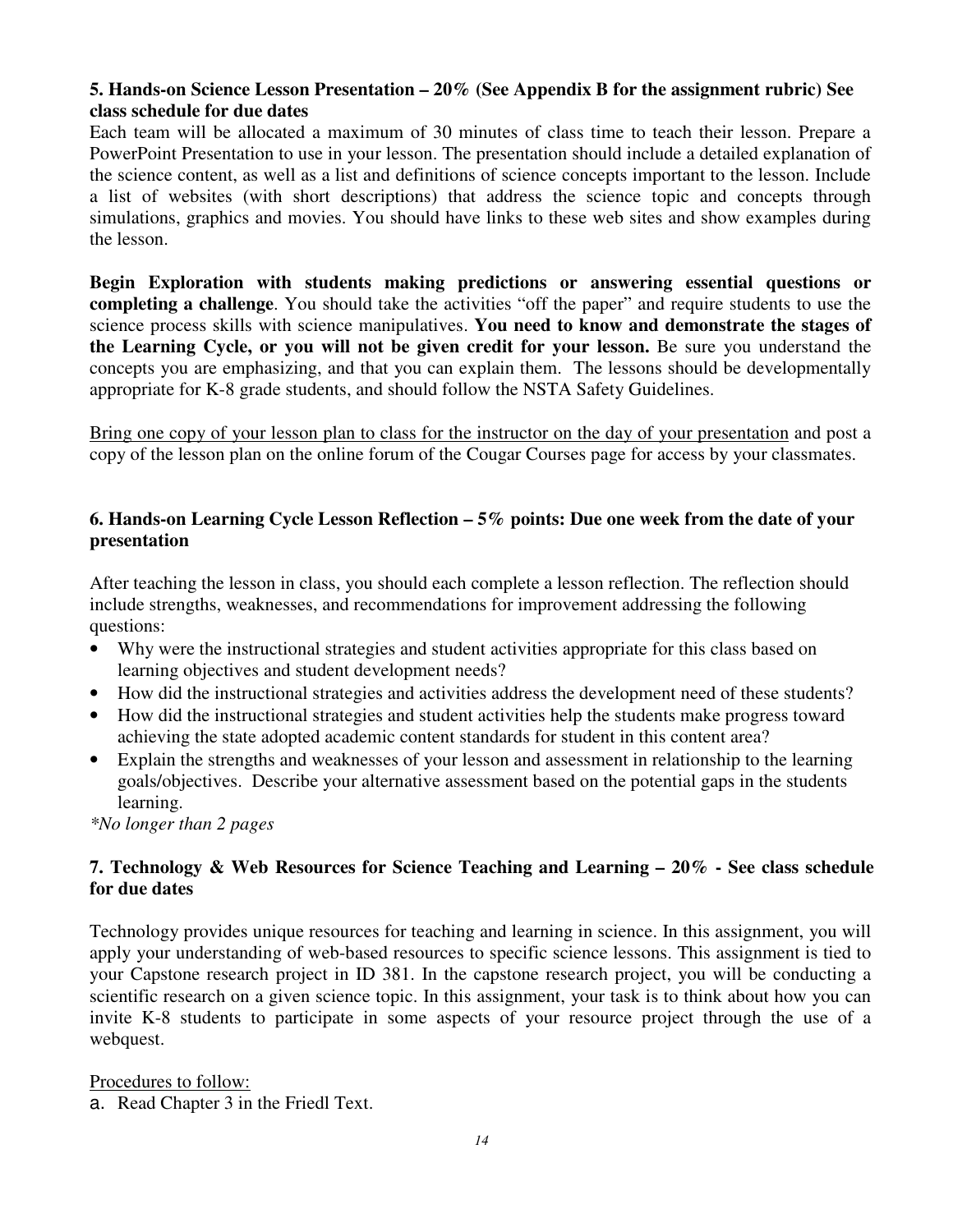b. You will integrate technology in your capstone research project by providing opportunities for K-8 students to use technology to explore or access the content and/or skills associated with your capstone project by creating a webquest tied to your project research. Use filamentality or a similar webquest creation template. Your webquest must include but not limited to the following:

**Introduction** – What is the task about and what learning objectives will it achieve

 **Task** - What will the students do? Describe the task that you will assign to students. This may be framed as a "challenge" task.

**Process**: How will the students go about doing the task?

 **Resources**: What resources are available for students to complete the task (should include web resources)

**Product**: What products (student work) will the students generate from the webquest?

 **Evaluation**: How will the products be assessed and evaluated? Include the rubric that will be used.

 Your final webquest will be submitted as a link through the Cougar Course site and you will present your webquest as part of your final class presentation. Credit for this assignment includes the webquest itself and the presentation.

### **8. Make-up Assignment – 5% points make up for each missed class or late arrivals/early departures**

 By completing this assignment you have the opportunity to offset penalty points for missing up to two entire classes or a combination of up to three late arrivals and/or early departures or points missed on other assignments. Attend a science related informal site or formal event or presentation equivalent in time and effort to one class session (3 hrs). This could be a field trip, museum, lecture or some other equivalent experience that will assist you either directly or indirectly in becoming a science teacher and expands your science knowledge. Your choice! But you may not use an activity attended prior to the first day of this class! However, you may revisit a site you have previously visited.

 To complete this assignment: 1) Visit a science related informal site or formal event or presentation; 2. Participate and learn some knew scientific knowledge and new ways in which the activity improves are can be used to teach science. Document through pictures and video or artifact collection where possible 3) Prepare a written summary of your visit documenting what you did for the 3 hours you were at the site, what science ideas and concepts you learned from the visit or presentation and how the visit or presentation can be applied to teaching in K-12 environments; 4) Post your write up to the Cougar Course site related forum; 5) do a 5 minute PowerPoint presentation to the class during class one of the classes addressing the what you did, what you learned, how it can be applied, highlighting resources from the site . Discuss with the instructor about the class time in which you may do the presentation. The presentation must be done during one of the scheduled class sessions.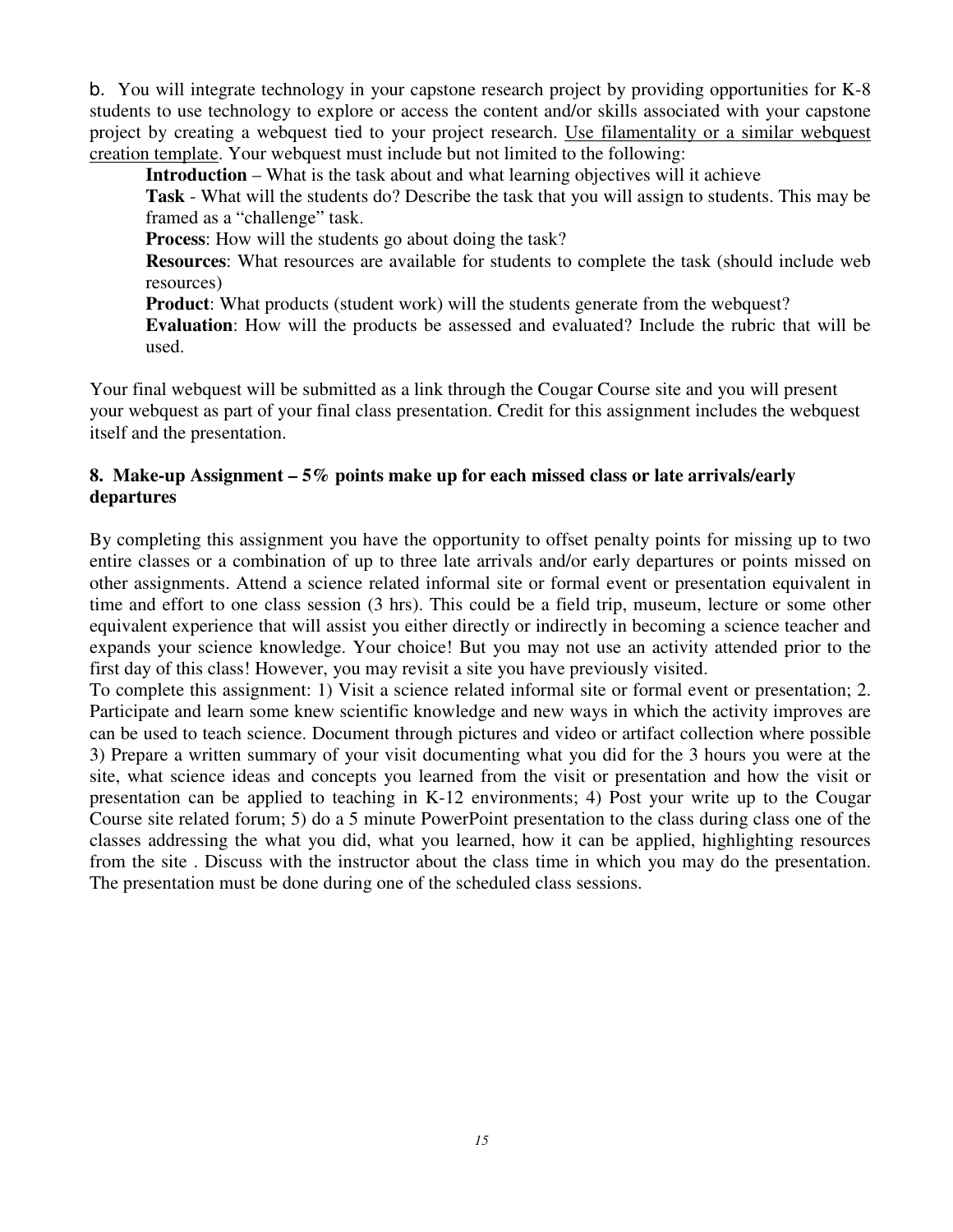| <b>Class</b>   | Date          | <b>Topic</b>                                                                                                                                                                                                                                                                      | Al Etypia A. Tentative Class beneaute<br><b>Readings &amp; Work Due</b>                                                                                                                                                                                                                                        |
|----------------|---------------|-----------------------------------------------------------------------------------------------------------------------------------------------------------------------------------------------------------------------------------------------------------------------------------|----------------------------------------------------------------------------------------------------------------------------------------------------------------------------------------------------------------------------------------------------------------------------------------------------------------|
| 1              | Fri<br>9/09   | Course Overview<br>How do we make decisions about<br>what to teach and how we teach<br>it?                                                                                                                                                                                        | Bring Syllabus to class                                                                                                                                                                                                                                                                                        |
| $\overline{2}$ | Sat.<br>9/10  | What are the overarching themes<br>that we want our students to learn<br>in science?<br>-The Nature of Science and<br><b>Inquiry Process in Science</b><br>-Focus on standards and<br>Frameworks<br>-Focus on sequencing instruction<br>-Using Concept Map in Science<br>Teaching | - Read Chapter 1 & 2 of Teaching Science to<br>Children<br>- Read the CA Science Framework pgs 1-32<br>- Bring Science Content Standards (K-8) to all<br>classes.<br><b>DUE: Framework and Standards Task I</b><br>(individual)<br>Due: Framework & Standards Task II A & II B<br>(Individual). Post to Moodle |
|                |               |                                                                                                                                                                                                                                                                                   | <b>Framework and Standards Task III &amp;</b><br>presentations due (team). Post to Moodle -<br>(one posting per team)                                                                                                                                                                                          |
| 3              | Fri.<br>9/16  | How shall we sequence the<br>learning activities so that students<br>can learn the intended themes?<br>-Focus on using the Learning<br>Cycle to teach science as inquiry<br>- Instructor-Lead Hands-on<br>Activity                                                                | - Read Learning Cycle Handout and bring a copy to<br>class<br>- Read Chapter 4 or 5 or 6 of Teaching Science to<br>Children<br>- CONCEPT MAP #1 on one of Ch. 4, 5, 6 due                                                                                                                                      |
| $\overline{4}$ | Sat.<br>9/17  | What shall we use as the best<br>indicators that students have<br>learned and understand the<br>intended outcomes?<br>- Focus on Assessment<br>-Learning cycle vignettes<br>-Focus on Lesson Planning using<br>the Learning Cycle<br>- Instructor-lead Hands-on<br>Activity       | - Read Chapter 7 or 8 or 9 of Teaching Science to<br>Children<br>- CONCEPT MAP #2 on one of Ch. 7, 8, 9 due                                                                                                                                                                                                    |
| 5              | Fri.<br>10/14 | Safety Guidelines for Science<br>Classrooms<br>-Instructor Led Activity                                                                                                                                                                                                           | - Read Chapter 10 or 11 or 12<br>- CONCEPT MAP #3 on one of Ch. 10, 11, 12<br>due<br>-hands-on Lesson Plans Due                                                                                                                                                                                                |
| 6              | Sat.<br>10/15 | What Activities of Teaching shall<br>we use to make the content<br>accessible to ALL students?<br>-Hands-on Lessons Presentations                                                                                                                                                 | Read Chapter 13 or 14 or 15<br>- CONCEPT MAP #4 on one of Ch. 13, 14, 15<br>due<br>- Hands-on lesson Presentations 1 <sup>st</sup> set                                                                                                                                                                         |
| 7              | Fri.          | Adapting Science curriculum for                                                                                                                                                                                                                                                   | - Read Chapter 16 or 17 or 18                                                                                                                                                                                                                                                                                  |

#### **APENDIX A: Tentative Class Schedule**